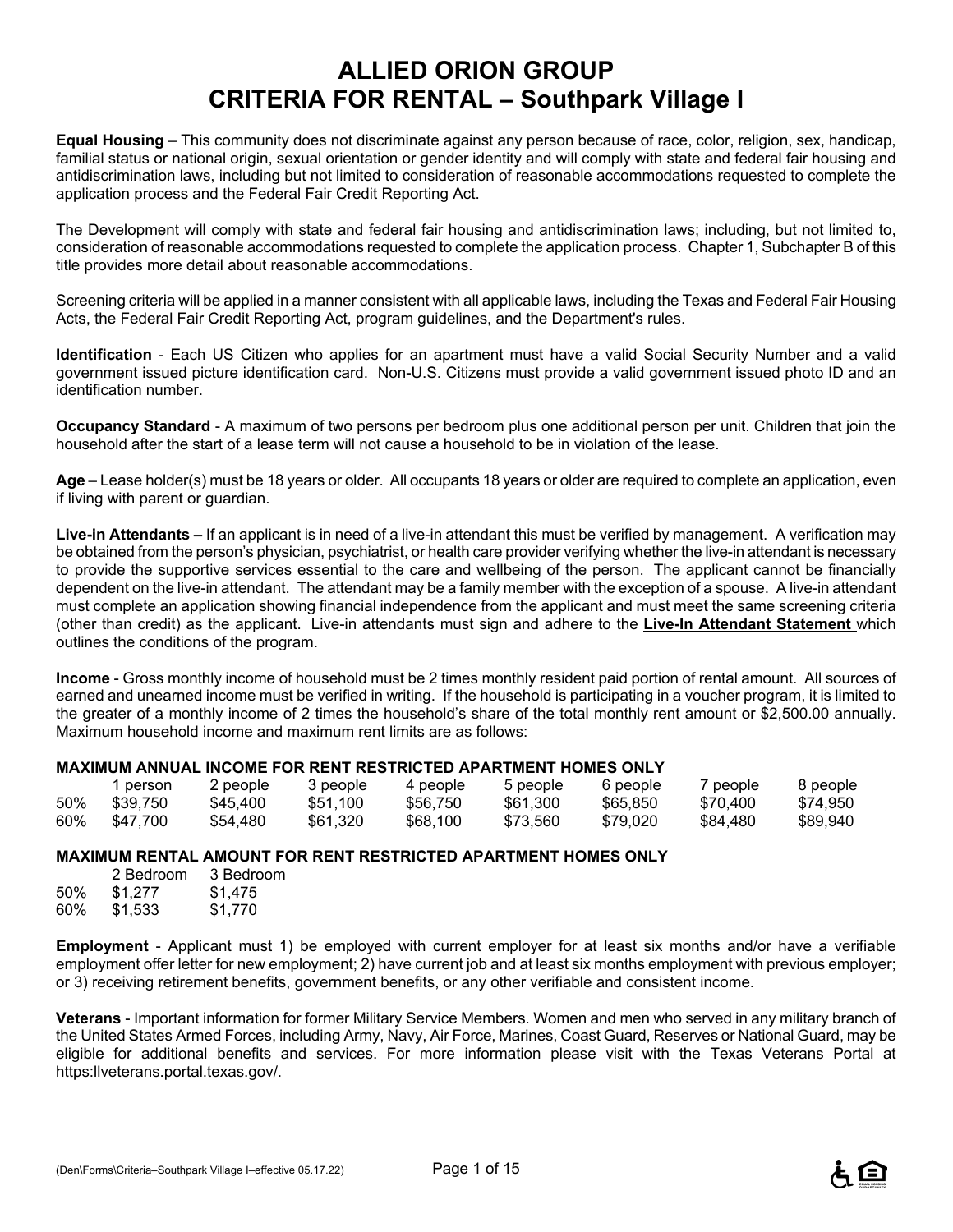**Rental History -** Previous rental history will be reviewed and an application denied for the following: Failure to pay rent timely and/or evictions filed within the last 5 years, insufficient move-out notice, repeated disturbances and/or excessive damages not related to circumstances protected under the Violence Against Women Act, and/or prior management references describing repeated violations of the lease. Any debt owed to an apartment community cannot exceed \$2,000 and must be 5 years or older.

**Credit** – Unsatisfactory credit references including any open bankruptcies, or no credit history may result in the requirement of an additional deposit or denial. Unsatisfactory credit shall be determined through a screening analysis report from First Advantage with a score below 450. The qualifying criteria includes an applicant's credit history, payment history, rent to income ratio, debt to income ratio, and rental history from the rental history database information available at the time the application is processed. The screening analysis report allows us to gather a comprehensive perspective of the applicant's risk level.

**Criminal Background** - No applicant, resident or occupant may have been convicted of the following criminal activity: Fraud or Fraud Related Crimes, Sexual Offenses including Registered Sex Offenders, Crimes of violence and threats of violence including homicide crimes, Crimes involving the manufacture, sale and/or distributions of drugs, Currently engaged in illegal use of a drug or pattern of illegal use of a drug that may threaten the health, safety, or right to peaceful enjoyment of the premises by other residents; Abuse or pattern of abuse of alcohol that may threaten the health, safety, or right to peaceful enjoyment of the premises by other residents; Theft Crimes involving force or violence, Kidnapping, Unlawful Restraint, Smuggling, and Trafficking of Persons, Arson, Burglary and Criminal Trespass, Public Indecency and Organized Crime Activity. This includes persons who have not yet satisfied the probationary period of a deferred adjudication.

Each person denied occupancy based on information obtained in the criminal background check, shall be allowed to appeal the denial and submit information that shows mitigating circumstances such as the facts and circumstances of the criminal conduct, the age of the applicant at the time of the crime, severity and recentness of the criminal conduct and rehabilitation efforts.

**Animals** – A maximum of 2 pet(s) per apartment is permitted. Dogs whose breed or dominant breed weight exceeds 50 pounds at maturity are not accepted. The following breeds or partial breeds are not permitted: rottweilers, pit bulls, akitas, dobermans, chows, German shepherds, and Australian shepherds. Exotic animals and reptiles are not accepted. Additional restrictions may apply.

Specific animal, breed, number, weight restrictions, pet rules, and pet deposits will not apply to households having a qualified service/assistance animal(s).

All animals must be photographed by management before approval.

**Assistance Animal -** Certain animals provide assistance or perform tasks for the benefit of a person with a disability. Such animals are often referred to as ''service animals,'' ''assistance animals,'' ''support animals,'' ''therapy animals,'' "companion animals," or "emotional support animals". The use of assistive animals is allowed as a reasonable accommodation.

Under both the Fair Housing Act and Section 504, in order for a requested accommodation to qualify as a reasonable accommodation, the requester must (1) have a disability, and (2) the accommodation must be necessary to afford a person with a disability an equal opportunity to use and enjoy a dwelling. To show that a requested accommodation may be necessary, there must be an identifiable relationship, or nexus, between the requested accommodation and the person's disability. In the case of assistance/service animals, an individual with a disability must demonstrate a nexus between his or her disability and the function the service animal provides.

The Property will verify the existence of the disability, and the need for the accommodation—if either is not readily apparent. Persons who are seeking a reasonable accommodation for an emotional support animal may be required to provide documentation from a physician, psychiatrist, social worker, or other mental health professional that the animal provides support that alleviates at least one of the identified symptoms or effects of the existing disability.

In accordance with HUD Final Rule (73 F.R. 63834) and 24 CFR part 5, subpart C, a reasonable accommodation may be denied under the following circumstances: (1) pose a direct threat to the health or safety of others (2) result in substantial physical damage to the property of others unless the threat can be eliminated or significantly reduced by a reasonable accommodation (3) pose an undue financial and administrative burden; or (4) fundamentally alter the nature of the Property's operations.

The Property may exclude an assistance animal when that animal's behavior poses a direct threat and its owner takes no effective action to control the animal's behavior so that the threat is mitigated or eliminated. The determination of whether an assistance animal poses a direct threat will be based on an individualized assessment that is based on objective evidence about the specific animal in question, such as the animal's current conduct or a recent history of overt acts. The assessment

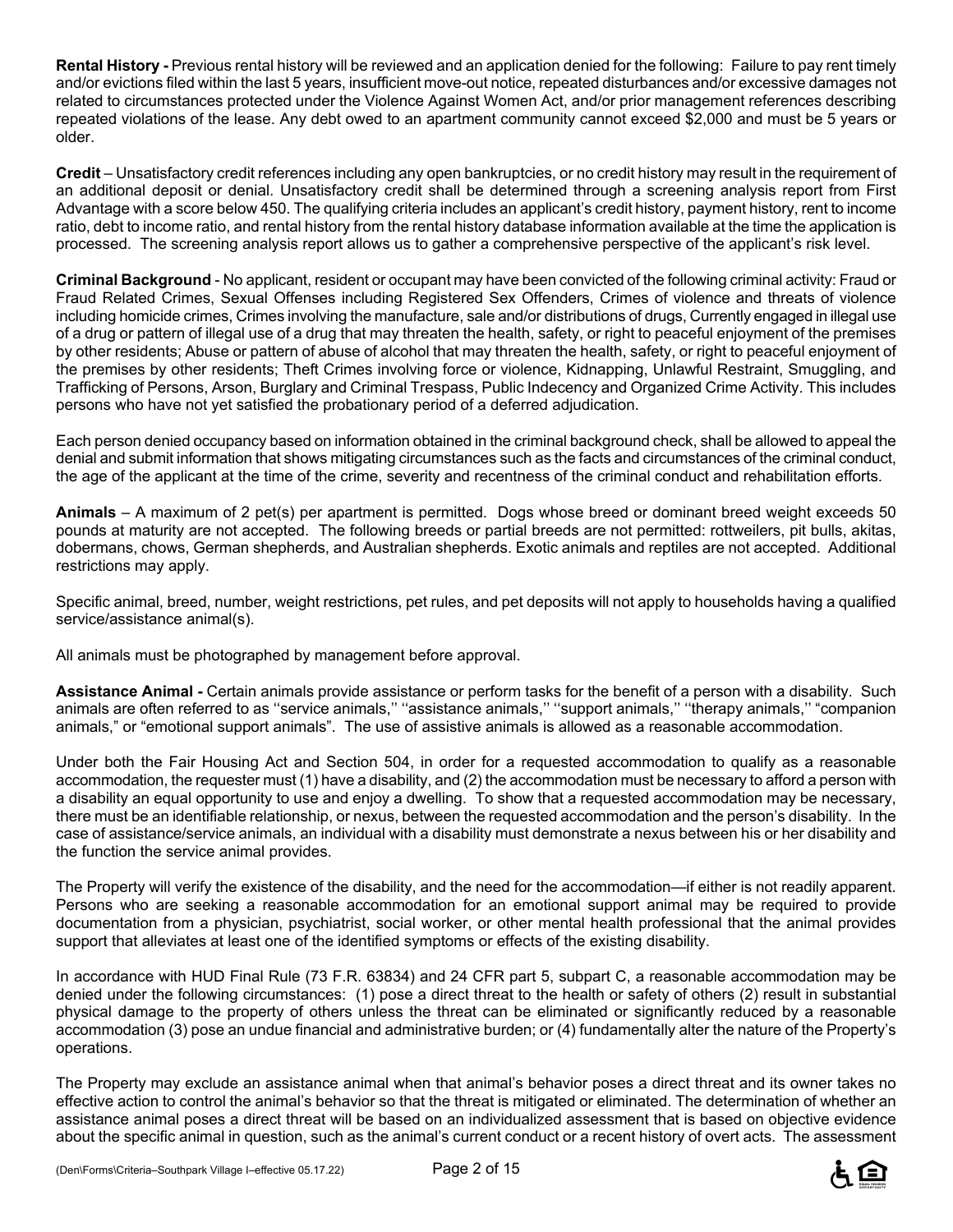will consider the nature, duration, and severity of the risk of injury; the probability that the potential injury will actually occur; and whether reasonable modifications of rules, policies, practices, procedures, or services will reduce the risk. In evaluating a recent history of overt acts, the Property shall take into account whether the assistance animal's owner has taken any action that has reduced or eliminated the risk. (Ex: obtaining specific training, medication, or equipment for the animal) This direct threat provision of the Fair Housing Act requires the existence of a significant risk—not a remote or speculative risk. Accordingly, the determination will not be the result of fear or speculation about the types of harm or damage an animal may cause, or evidence about harm or damage caused by other animals.

The HUD Final Rule requires a person with a disability who uses an assistance animal to be responsible for the animal's care, maintenance, and control. This includes picking up and disposing of his or her assistance animal's waste.

**Pet Deposit and Other Charges** – A Pet Deposit in the amount of \$150 will be charged in addition to a \$150 non-refundable pet fee. Pet Rent in the amount of \$15.00 will be charged monthly for each pet.

**Application Fee** – A \$35 non-refundable application fee is required for the first per person over the age of 18 years. A \$45 nonrefundable application fee is required for couples. An additional \$35 is required for each additional person over the age of 18 years.

**Application Deposit and Security Deposits** – In addition to the above application fee, applicants have delivered to the property an application deposit. The application deposit will be converted to a security deposit once approved and upon execution of lease. The application deposit amount will be no more than equivalent of one month's rent at any time. The following fully refundable security deposits will be charged – 2 Bdrm - \$400; 3 Bdrm - \$500.

**Students** – Certain restrictions apply to applicants whose household contains only full time students. Student status includes those attending public or private elementary schools, middle or junior high schools, senior high schools, colleges, universities, technical, trade or mechanical schools, but does not include those attending on-the-job training courses.

Exceptions to this policy include the following:

- At least one student receiving assistance under title IV of the Social Security Act (ex: payments under AFDC)
- At least one student was previously under the care and placement responsibility of the state agency responsible for administering foster care
- At least one student participates in a program receiving assistance under the Job Training Partnership Act (JTPA), Workforce Investment Act or under other similar federal, state or local job training program
- At least one student is a single parent with child(ren) and this parent is not a dependent of another individual and the child(ren) is/are not dependent(s) of someone other than a parent
- Are the students married and entitled to file a joint tax return

**Section 8** – All Section 8 Voucher holders are welcome to apply for residency and will be provided the same consideration as all other applicants.

**Waiting List** - When there are more applicants/residents than apartment vacancies at Southpark Village I management will establish and maintain an applicant wait list. The wait list order shall group applicants/residents by the unit size and date the application is received in the management office. When an apartment becomes available the first position applicant/resident on the wait list for that unit size will be contacted for possible residency. If management is unable to reach the applicant/resident within 24 hours, the applicant/resident will be removed from the wait list. The next position applicant/resident will then be contacted for the vacancy. The applicant/resident is responsible for keeping all contact information current. Any changes to the application such as address or contact information must be made in writing. The property will conduct outreach as necessary to ensure that the property has a sufficient number of applicants on the waiting list to fill anticipated vacancies and to assure that the property is affirmatively furthering fair housing and complying with the Fair Housing Act. Priority for accessible units shall be given to an applicant/resident that requires accessible features or an applicant/resident with a disabled household member that requires accessible features. The waitlist shall consist of no more than 30 applicants/residents at any time per unit size or with lower rent restricted units. Current residents on the waiting list will be given the same consideration as applicants on the waiting list unless an emergency or special needs request is necessary. For communities with mixed income units, applicants and current resident will be placed on the appropriate waitlist based on their income qualifications, unit size and date the application is received in the management office. The waitlist will be updated as needed to ensure that all applicants/residents and applicant/resident information is current and timely. To update the waiting list, the property will attempt to make contact via the phone number listed on the application to each applicant/resident on the waitlist to determine whether the applicant/resident continues to be interested in, and to qualify for, the program. The update request will provide a deadline of 48 hours by which the applicant/resident must respond and will state that failure to respond will result in the applicant's/ resident's name being



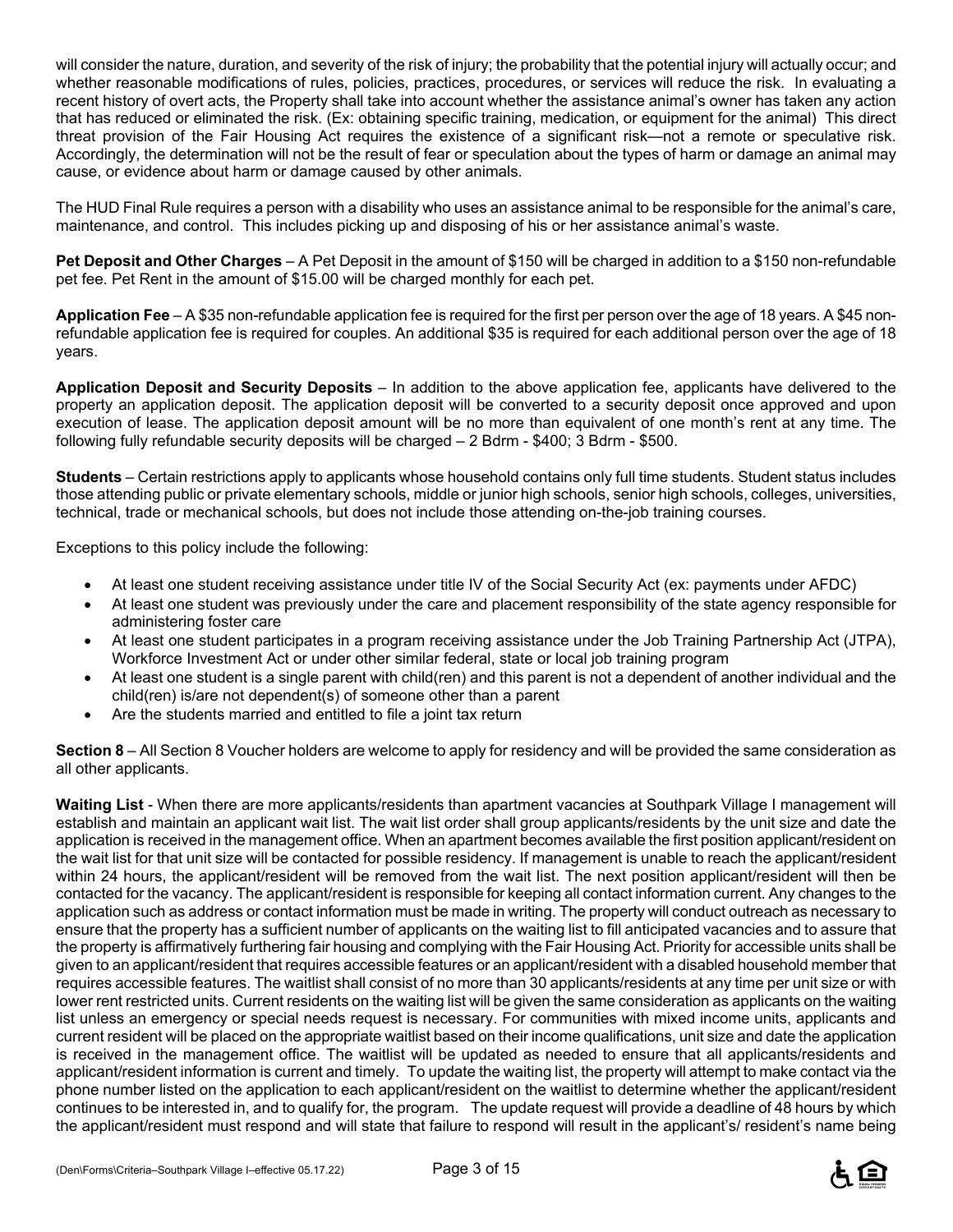removed from the waiting list. The property will close the waiting list if it has an adequate pool of applicants to fill projected vacancies. The number of applicants needed before closing the waitlist shall be set by the property and detailed in the property criteria. **Recertification(s) –** This development has elected not to do annual recertifications. Each existing household will be required to complete an Annual Eligibility Certification (AEC) keeping their move-in designation. A reasonable accommodation may be requested for applicants needing alternative methods of contact to update information.

**Closing the Waitlist –** The waitlist shall consist of no more than 30 applicants/residents at any time per unit size or with lower rent restricted units. The property will close the waiting list if it has an adequate pool of applicants to fill projected vacancies.

**Recertification(s)** – This development has elected not to do annual income recertifications. Each existing household will be required to complete an Annual Eligibility Certification (AEC) keeping their move-in designation unless there is a change in the household composition which results in additional income above the household's current income tier. If this occurs the household will be re-designated at a higher tier increasing the rent provided that the next available unit is occupied at the lower tier to maintain the set aside requirements. If no other unit is available, the household rent will remain restricted until such a unit can be designated at the lower tier.

**Accessible Unit Priority -** Priority for accessible units shall be given to an applicant that requires accessible features or an applicant with a disabled household member that requires accessible features.

**VAWA PROTECTIONS** - The Property is sensitive to the barriers of participation that accompanies applicants that are protected by the Violence Against Women Act. Please refer to the "Notice of Occupancy Rights" under the "Violence Against Women Act" documentation that will be provided to you upon execution of this Criteria.

The Property may request in writing that the victim, or a family member on the victim's behalf, certify that the individual is a victim of abuse.

**Denial of Application** – If your application is denied for any reason, applicant will be provided a notification of denial, via in person, USPS, facsimile or email, which will include a phone number to the third party provider of information that resulted in the decision for denial within 7 days. This notice will include copies of HUD 5380, HUD 5381 and 5382. The applicant has fourteen (14) days to request an appeal in writing or request a meeting to discuss the rejection. If an appeal is requested due to the denial a second review of all documentation will be made by the compliance manager or someone who did not take part in the original decision. Notification will be by phone followed up in writing via e-mail or sent by USPS mail within 7 days. Should changes in circumstances arise from original application date, you may reapply after 90 days.

**Grievance Procedure-** If an applicant or resident disagrees with management policies, action or failure to act in accordance with the rental criteria or lease agreement the following procedures to mediate the resident disagreement with management will be:

- The applicant/resident will be given the opportunity to communicate their concerns to the community manager. If a resolution cannot be agreed upon,
- The applicant/resident may put their disagreement in writing to be reviewed by the property supervisor via: \*The property manager will forward to the supervisor
	- \*Fax to the Corporate Office: Fax # (713)622-4762
	- \*USPS to the Corporate office at Allied Orion Group, 2051 Greenhouse Road, Suite 300, Houston TX 77084
- An acknowledgement of receipt by Allied Orion Group will be sent to the applicant/resident within (15) days of receiving the written disagreement.
- The Property Supervisor will then review the written disagreement, research the situation and respond in writing with the decision within thirty (30) days of receiving the disagreement.
- ALL individual applicant/resident disagreements with management will be conducted privately in the on-site community manager's office.

**Unit Transfer Policy –** This development has satisfied the election per the IRS form 8609 by completing the fifteen (15) year compliance period. Transfers within the same multiple building project are allowed, regardless of the household's income at the most current certification. If transferring to same size unit, rent will remain the same if a rent increase has occurred in the last 12 months. Existing resident(s) must meet income/rent restrictions as outlined in criteria for rental. Residents who already reside in the development, or applicants on the waiting list, will be screened based on the original criteria that was in effect at the time the household originally applied at the development. Resident(s) electing to transfer must sign and date the Tenant Rights and Resource Guide Acknowledgement form and HUD 5380, 5381 and 5382 Acknowledgement form. Certification date follows the household, not the unit. A new application deposit will be required and converted to a security deposit once approved for the

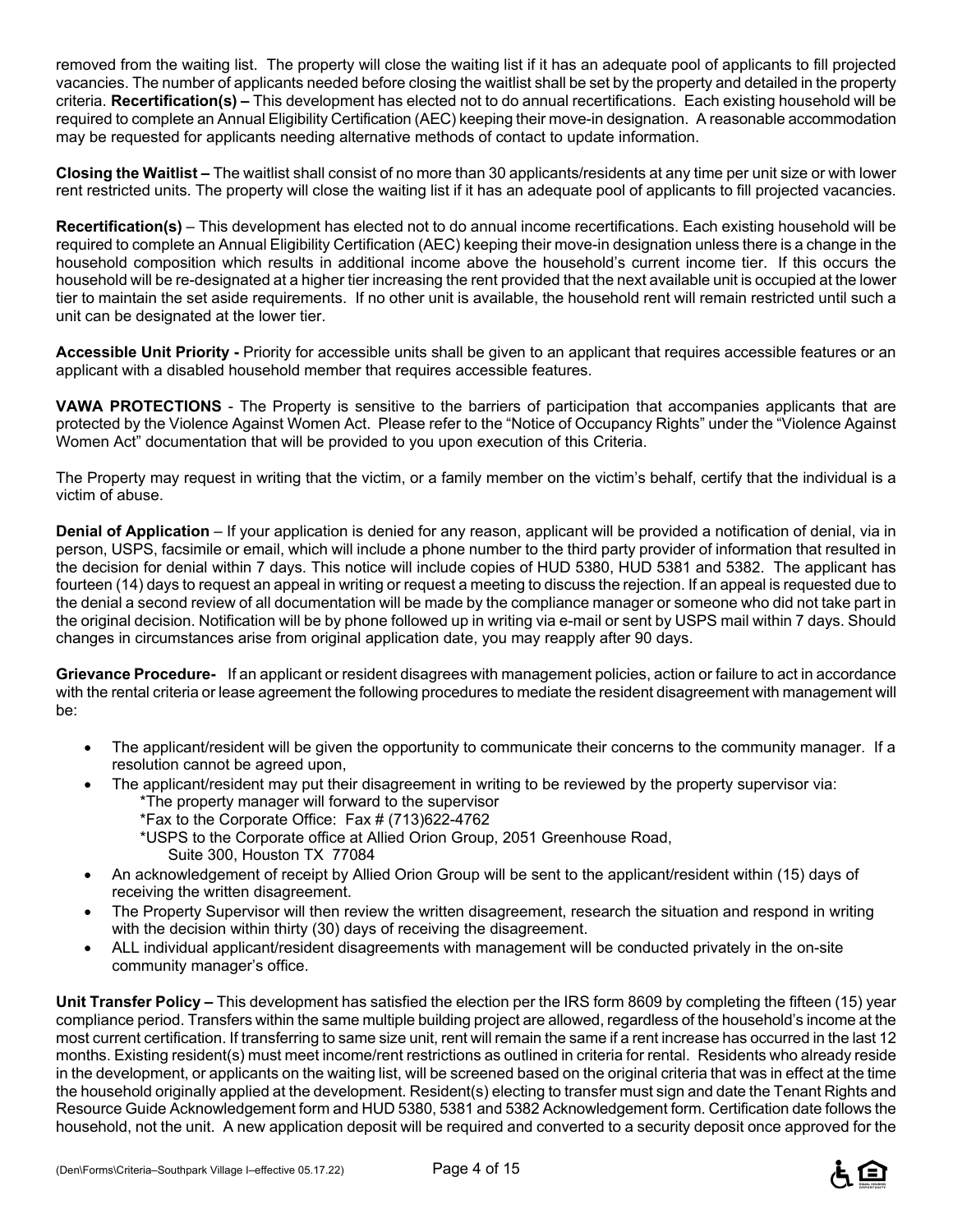new unit and upon execution of the lease. Current unit deposit will be refunded if there are no damages to the current unit. Preinspection of the unit will be conducted prior to any transfer approval. If transfer is to accommodate a request for an accessible unit/reasonable accommodation, the security deposit will be waived. The Property does not offer a preference or give a priority to any applicant not residing on the Property over those already residing at the Property when the existing tenant is seeking a unit with a lower or higher income restriction than the unit they currently occupy. Existing tenants will be entered on the waitlist using the same process as applicants not currently residing at the Property. A preference shall be granted for a transfer by an existing tenant that needs an accessible unit/reasonable accommodation over applicants on the waiting list. A preference shall be granted for a transfer by an existing tenant that needs to transfer based on protections under the Violence against Woman Act over applicants on the waiting list. Priority for accessible units/reasonable accommodations shall be given to an applicant that requires accessible features or an applicant with a disabled household member that requires accessible features.

**Emergency Transfer -** If the dwelling unit is damaged or a condition inside the unit exist which is a hazard to life, health, or safety of the occupants, the property will move the resident to the first available unit, if available, where necessary repairs cannot be made within a reasonable time. If the occupant must be placed on the waitlist, they shall be placed at the top of the waitlist and occupy the next available unit.

**Non-Renewals and Terminations of Lease Contracts for Existing Households –** Existing households that are not allowed to renew and their lease is being terminated will be handled as allowed under the program. A specific reason for termination or non-renewal will be addressed in writing on the Advance Notice of Lease Termination form or renewal period for TDHCA regulated Affordable Housing Notification form .This property operates in compliance with the Violence Against Women Act (VAWA) and will comply to non-renewals and termination of the lease contract accordingly. The HUD 5380 and 5382 forms will be given to each existing household along with the non-renewal/lease termination notice. If you are a victim of domestic violence, sexual assault, dating violence or stalking, you as well as members of your family, may have protection from being denied housing or from losing housing as a consequence of domestic violence, sexual assault, dating violence or stalking. If you are a person with a disability, and if there is a reasonable accommodation that you would like to request in response to this notice, you have a right to do so under the Fair Housing Act. Person(s) with a disability and or reasonable accommodation, request will not be non-renewed or terminated from the lease contact solely based on a person(s) with a disability and or reasonable accommodation request. Appeal procedures will be included, but not limited to notification of a supervisor and/or compliance for appeal review, for these households. If an appeal is requested due to the outcome of non-renewal and termination of the lease contract for existing households a reconsideration process will take place. A reconsideration is a complete review of your claim by someone who did not take part in the first decision. Management will look at all the evidence submitted from the original decision, plus any new evidence.

**Disability Qualifications** - A special needs individual person is defined as having a physical or mental impairment, which substantially limits one or more major life activities (i.e. self-care, performing manual tasks, walking, seeing, hearing, speaking, breathing, learning or working). Physical or mental impairments entail a lengthy list of infirmities which can include, but are not necessarily limited to, such diseases and conditions as orthopedic, visual, speech and hearing impairments, Cerebral Palsy, Autism, Epilepsy, Muscular Dystrophy, Multiple Sclerosis, Cancer, Heart Disease, Diabetes, Human Immune deficiency Virus (HIV) or (AIDS) infection, mental retardation, emotional illness, drug addiction (OTHER THAN ADDICTION CAUSED BY CURRENT ILLEGAL USE OF CONTROLLED SUBSTANCE.), Alcoholism.

Certain apartments are constructed as accessible for individuals with a disability. If a disabled person requests an accessible apartment that is currently occupied by a non- disabled person, the non- disabled person must move out of that apartment within 30 days.

If an accessible unit is not available for a qualified disabled applicant, the applicant shall not be denied housing. No disabled applicant shall be required to lease an accessible unit. No applicant is required to provide specific medical or disability information other than the disability verification that is requested to verify eligibility for reasonable accommodations.

**Reasonable Accommodations –** Applicants with a disability may request a reasonable accommodation during the application process or at any other time verbally or in person to the Property Manager. All requests will be responded to within seven (7) business days.

**Privacy Policy for Personal Information of Rental Applicant and Residents -** We are dedicated to protecting the privacy of your personal information, including your Social Security Number and other identifying or sensitive personal information. Our policy and procedures are designed to help ensure that your information is kept secure, and we work to follow all federal and state laws regarding the protection of your personal information. While no one can guarantee against identity theft or the misuse of personal information, protecting the information you provide us is a high priority to our company and staff. If you have concerns about this issue, please feel free to share them with us.

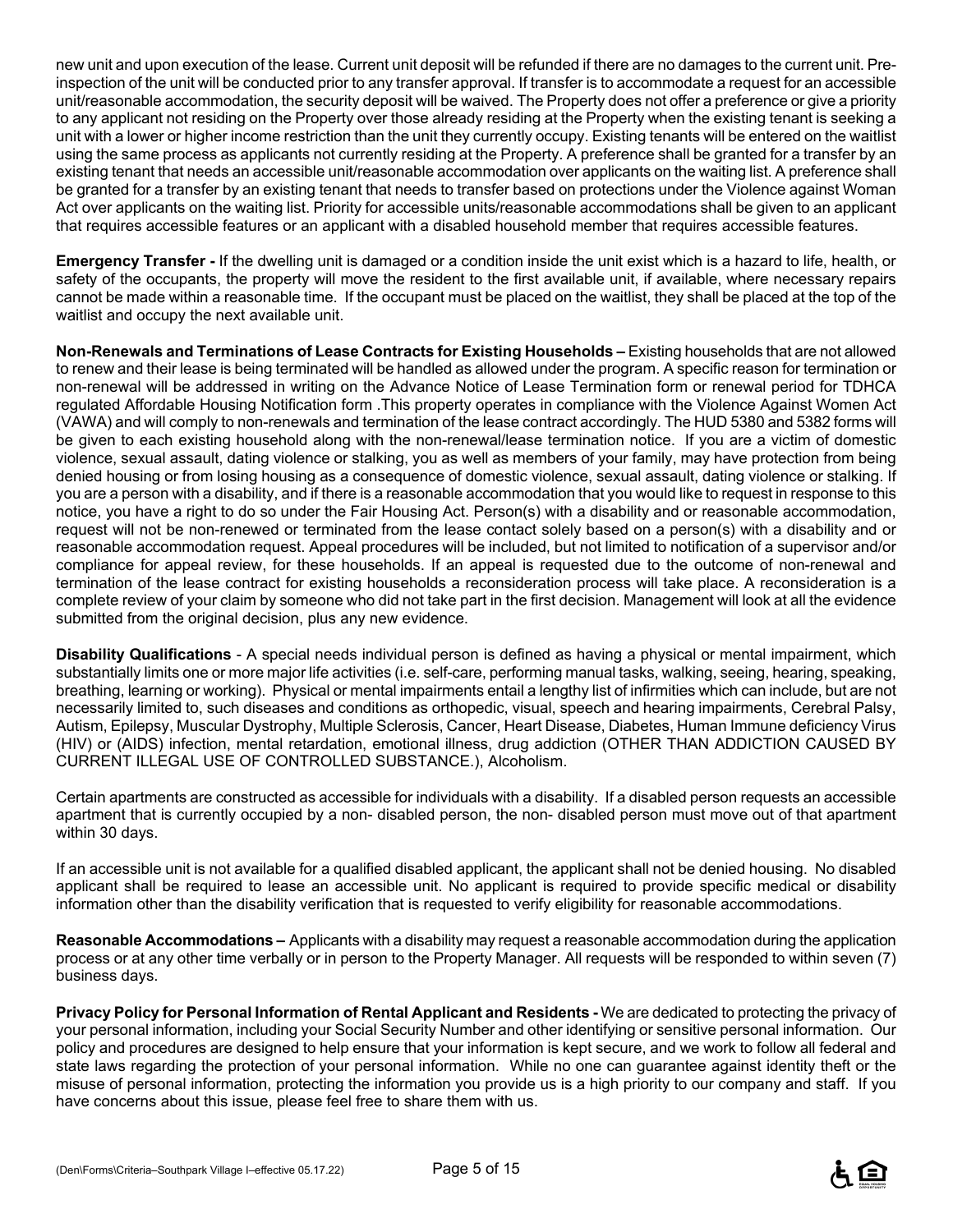**How Personal Information is collected and Applications are accepted:** You will be asked to furnish some personal information when you apply to rent from us. This information will be on the rental application form or other document that you provide to us or to an apartment locator service, either on paper, fax or e-mail. Applicant and Residents may apply by USPS at 1817 South Colorado; Lockhart, TX 78644 or in person. Alternative method is by email at southpark@alliedorion.com. Original signatures will be required on all paperwork at move-in.

**How and When Information is used:** We use this information for our business purposes only as it relates to leasing a dwelling to you. Examples of these uses include but are not limited to, verifying statements made on your rental application (such as your rental, credit and employment history), reviewing your lease for renewal and enforcing your lease obligations (such as to obtain payment for money you may owe us in the future).

**How the Information is Protected and Who has Access:** We allow only authorized persons to have access to your personal information, and we keep documents and electronic records containing this information in secure areas and systems.

**How the Information is Disposed of:** After we no longer need or are required to keep your personal information, we will store or destroy it in a manner designed to prevent unauthorized persons from accessing it. Our disposal methods will include shredding, destruction or obliteration of paper documents and destruction of electronic files.

**Locator Services:** If you found us through a locator service, please be aware that locator services are independent contractors and are not our employees or agents – even though they may initially process rental applications and fill out lease forms. You should require any locator services you use to furnish you their own privacy policies.

**Policies and Procedures:** Copies of all policies and procedures referenced in this rental criteria are available upon request to applicants/tenants or their representatives.

**I understand and accept these qualifying standards and have truthfully answered all questions. I understand that falsification of Rental Application information will lead to denial of rental. Rental Criteria does not constitute a guarantee or representation that resident or occupants currently residing in the community have not been convicted or are not subject to deferred adjudication for felony. Management's ability to verify this information is limited to the information made available by the agencies and services used. It does not insure that all individuals reside in on or visiting the community conforms to these guidelines**.

**I have received a copy of the "Notice of Occupancy Rights" under the "Violence Against Women Act" and the certification documentation.** 

Applicant Signature Date

\_\_\_\_\_\_\_\_\_\_\_\_\_\_\_\_\_\_\_\_\_\_\_\_\_\_\_\_\_\_\_\_\_\_\_\_\_\_\_\_ \_\_\_\_\_\_\_\_\_\_\_\_\_

 $\_$  , and the set of the set of the set of the set of the set of the set of the set of the set of the set of the set of the set of the set of the set of the set of the set of the set of the set of the set of the set of th

Applicant Signature Date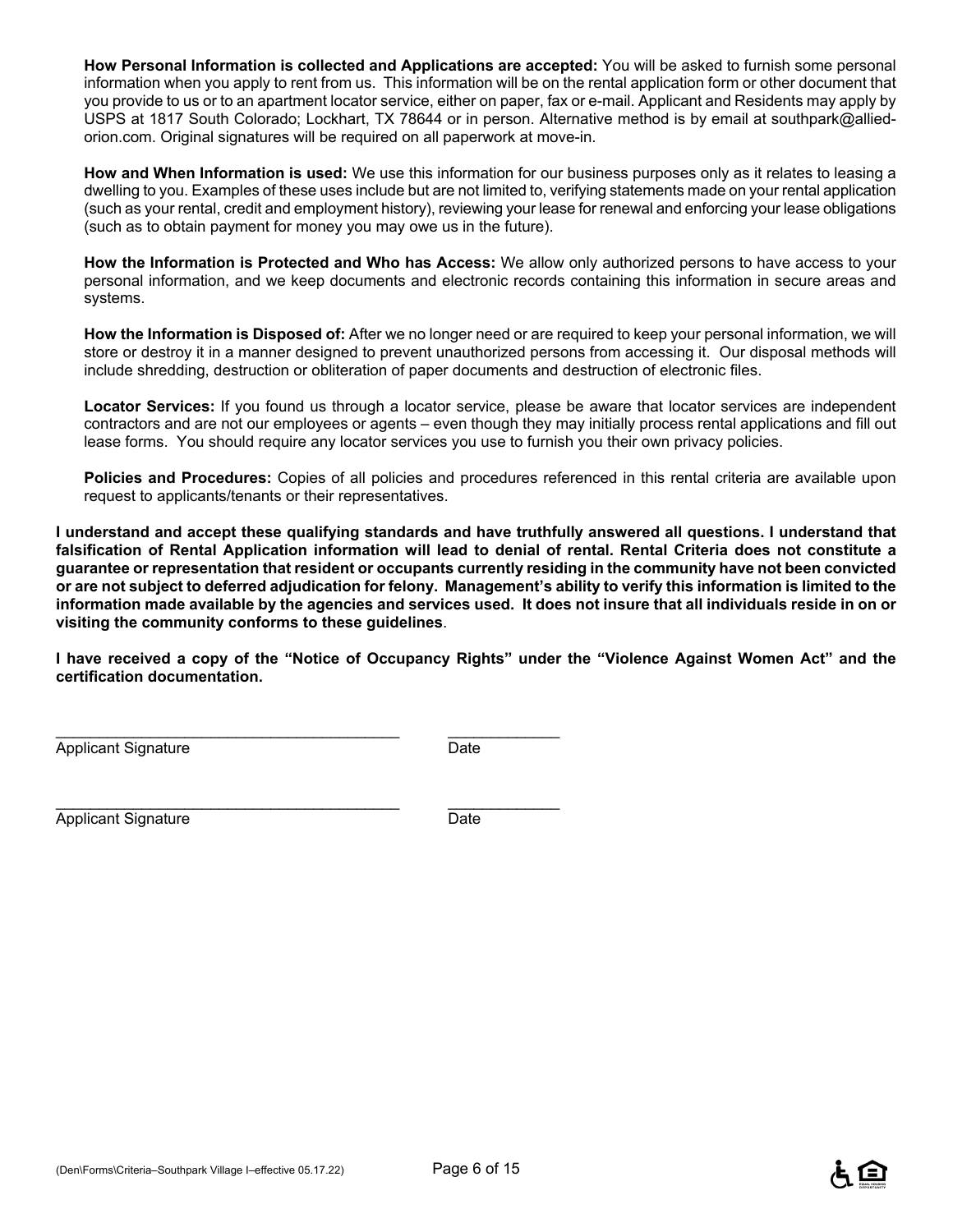## **NOTICE OF OCCUPANCY RIGHTS UNDER THE VIOLENCE AGAINST WOMEN ACT**

### **Southpark Village I**

#### **Notice of Occupancy Rights under the Violence Against Women Act**<sup>1</sup>

#### **To all Tenants and Applicants**

The Violence Against Women Act (VAWA) provides protections for persons that have been subject to domestic violence, dating violence, sexual assault, or stalking.2 VAWA protections are available equally to all individuals regardless of sex, gender identity, or sexual orientation.<sup>3</sup> The Texas Department of Housing and Community Affairs is the State agency that oversees (please circle the covered program) **the Housing Tax Credit, HOME Multifamily, HOME Tenant Based Rental Assistance, Tax Credit Assistance Program-Repayment Funds, National Housing Trust Fund, Emergency Solutions Grant, and the Housing Choice Voucher Program "covered program".** This notice explains your rights under VAWA. A U.S. Department of Housing ("HUD") approved certification form is attached to this notice. You can fill out this form to show that you are or have been subject to domestic violence; dating violence, sexual assault, or stalking, and that you wish to use your rights under VAWA.

#### **Protections for Applicants**

If you otherwise qualify for assistance under **the Housing Tax Credit Program,** you cannot be denied admission or denied assistance because you are or have been subject to domestic violence, dating violence, sexual assault, or stalking.

#### **Protections for Tenants**

If you are receiving assistance under **the Housing Tax Program,** you may not be denied assistance, terminated from participation, or be evicted from your rental housing because you are or have been subject to domestic violence, dating violence, sexual assault, or stalking.

Also, if you or an affiliated individual of yours is or has been subject to of domestic violence, dating violence, sexual assault, or stalking by a member of your household or any guest, you may not be denied rental assistance or occupancy rights under **the Housing Tax Credit Program** solely on the basis of criminal activity directly relating to that domestic violence, dating violence, sexual assault, or stalking.

Affiliated individual means your spouse, parent, brother, sister, or child, or a person to whom you stand in the place of a parent or guardian (for example, the affiliated individual is in your care, custody, or control); or any individual, tenant, or lawful occupant living in your household.

#### **Removing the Abuser or Perpetrator from the Household**

**Southpark Village I** may divide (bifurcate) your lease in order to evict the individual or terminate the assistance of the individual who has engaged in criminal activity (the abuser or perpetrator) directly relating to domestic violence, dating violence, sexual assault, or stalking.

If **Southpark Village I** chooses to remove the abuser or perpetrator, **Southpark Village I** may not take away the rights of eligible tenants to the unit or otherwise punish the remaining tenants. If the evicted abuser or perpetrator was the sole tenant to have established eligibility for assistance under the program, **Southpark Village I** must allow the tenant who is or has VAWA protections and other household members to remain in the unit for a period of time, in order to establish eligibility under the program or under another HUD housing program covered by VAWA, or, find alternative housing.

In removing the abuser or perpetrator from the household, **Southpark Village I** must follow Federal, State, and local eviction procedures. In order to divide a lease, **Southpark Village I** may, but is not required to, ask you for documentation or certification of the incidences of domestic violence, dating violence, sexual assault, or stalking (such as HUD's self-certification form 5382).

i<br>L



<sup>1</sup> Despite the name of this law, VAWA protection is available regardless of sex, gender identity, or sexual orientation.

<sup>2</sup> The VAWA statute uses the term victims to describe those with VAWA protections, but the Department herein refers to this class of persons as subject to protections under VAWA.

<sup>3</sup> Housing providers in the covered programs cannot discriminate on the basis of any protected characteristic, including race, color, national origin, religion, sex, familial status, disability, or age. HUD-assisted and HUD-insured housing must be made available to all otherwise eligible individuals regardless of actual or perceived sexual orientation, gender identity, or marital status.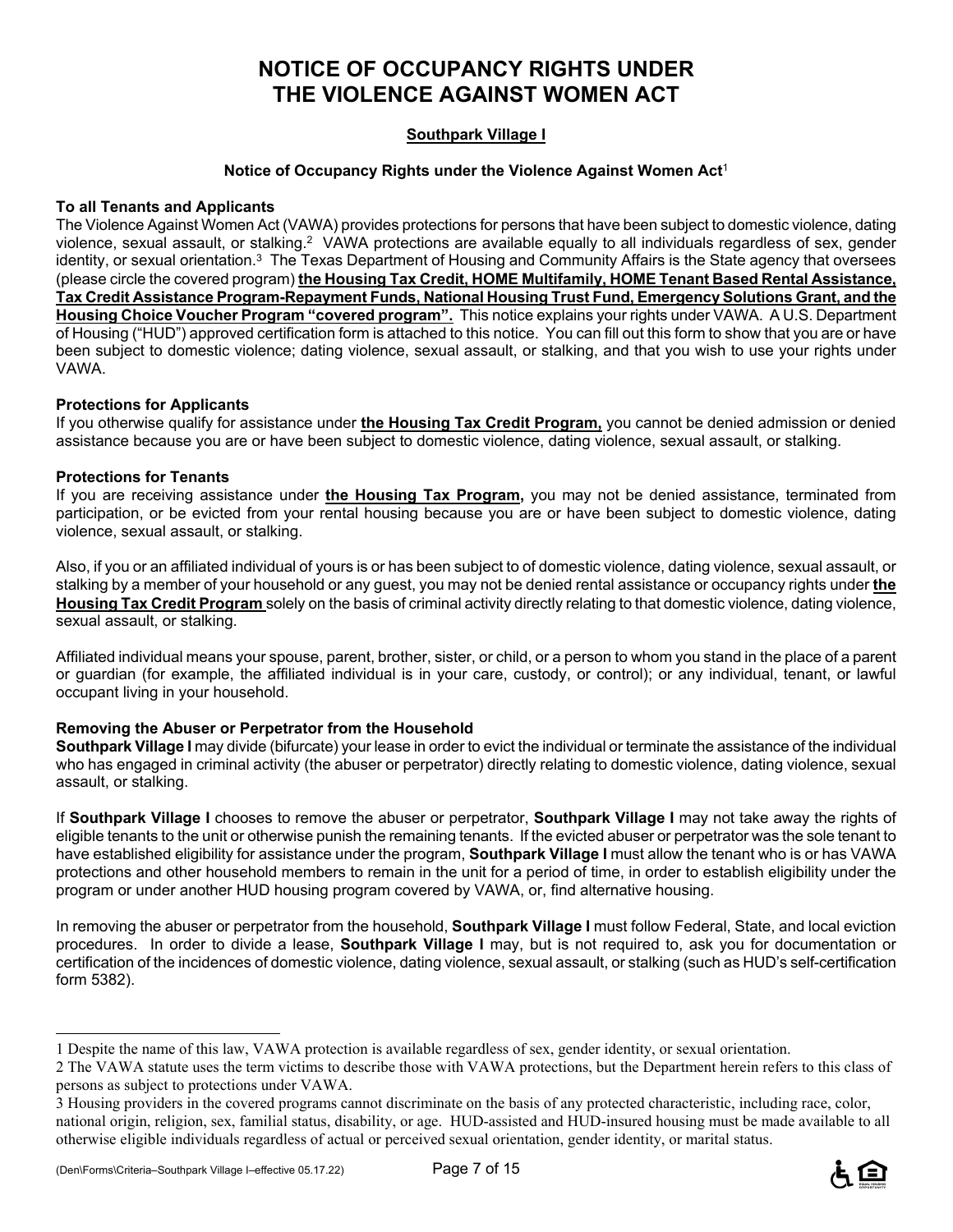#### **Moving to Another Unit**

Upon your request, **Southpark Village I** may permit you to move to another unit, subject to the availability of other units, and still keep your assistance. In order to approve a request, **Southpark Village I** may ask you to provide documentation that you are requesting to move because of an incidence of domestic violence, dating violence, sexual assault, or stalking. If the request is a request for emergency transfer, the housing provider may ask you to submit a written request or fill out a form where you certify that you meet the criteria for an emergency transfer under VAWA. The criteria are:

- **(1) You are a victim of domestic violence, dating violence, sexual assault, or stalking.** If **Southpark Village I** does not already have documentation that you have been subject to domestic violence, dating violence, sexual assault, or stalking, your housing provider may ask you for such documentation, as described in the documentation section below.
- **(2) You expressly request the emergency transfer. Southpark Village I** may choose to require that you submit a form, or may accept another written or oral request.
- **(3) You reasonably believe you are threatened with imminent harm from further violence if you remain in your current unit.** This means you have a reason to fear that if you do not receive a transfer you would suffer violence in the very near future.

#### **OR**

**You have been subject to sexual assault and the assault occurred on the premises during the 90-calendarday period before you request a transfer.** If you have been subject to sexual assault, then in addition to qualifying for an emergency transfer because you reasonably believe you are threatened with imminent harm from further violence if you remain in your unit, you may qualify for an emergency transfer if the sexual assault occurred on the premises of the property from which you are seeking your transfer, and that assault happened within the 90 calendar-day period before you expressly request the transfer.

**Southpark Village I** will keep confidential requests for emergency transfers by victims of domestic violence, dating violence, sexual assault, or stalking, and work to ensure the confidentiality of the location of any move by such victims and their families.

HP's emergency transfer plan provides further information on emergency transfers, and **Southpark Village I** must make a copy of its emergency transfer plan available to you if you ask to see it.

**Documenting You Are or Have Been a Victim of Domestic Violence, Dating Violence, Sexual Assault or Stalking Southpark Village I** can, but is not required to, ask you to provide documentation to "certify" that you are or have been subject to domestic violence, dating violence, sexual assault, or stalking. Such request from **Southpark Village I** must be in writing, and **Southpark Village I** must give you at least 14 business days (Saturdays, Sundays, and Federal holidays do not count) from the day you receive the request to provide the documentation. **Southpark Village I** may, but does not have to, extend the deadline for the submission of documentation upon your request.

You can provide one of the following to **Southpark Village I** as documentation. It is your choice which of the following to submit if **Southpark Village I** asks you to provide documentation that you are or have been a victim of domestic violence, dating violence, sexual assault, or stalking.

- A complete HUD-approved certification form (HUD form 5382) given to you by **Southpark Village I** with this notice, that documents an incident of domestic violence, dating violence, sexual assault, or stalking. The form will ask for your name, the date, time, and location of the incident of domestic violence, dating violence, sexual assault, or stalking, and a description of the incident. The certification form provides for including the name of the abuser or perpetrator if the name of the abuser or perpetrator is known and is safe to provide.
- A record of a Federal, State, tribal, territorial, or local law enforcement agency, court, or administrative agency that documents the incident of domestic violence, dating violence, sexual assault, or stalking. Examples of such records include police reports, protective orders, and restraining orders, among others.
- A statement, which you must sign, along with the signature of an employee, agent, or volunteer of a victim service provider, an attorney, a medical professional or a mental health professional (collectively, "professional") from whom you sought assistance in addressing domestic violence, dating violence, sexual assault, or stalking, or the effects of abuse, and with the professional selected by you attesting under penalty of perjury that he or she believes that the incident or incidents of domestic violence, dating violence, sexual assault, or stalking are grounds for protection.
- Any other statement or evidence that **Southpark Village I** has agreed to accept.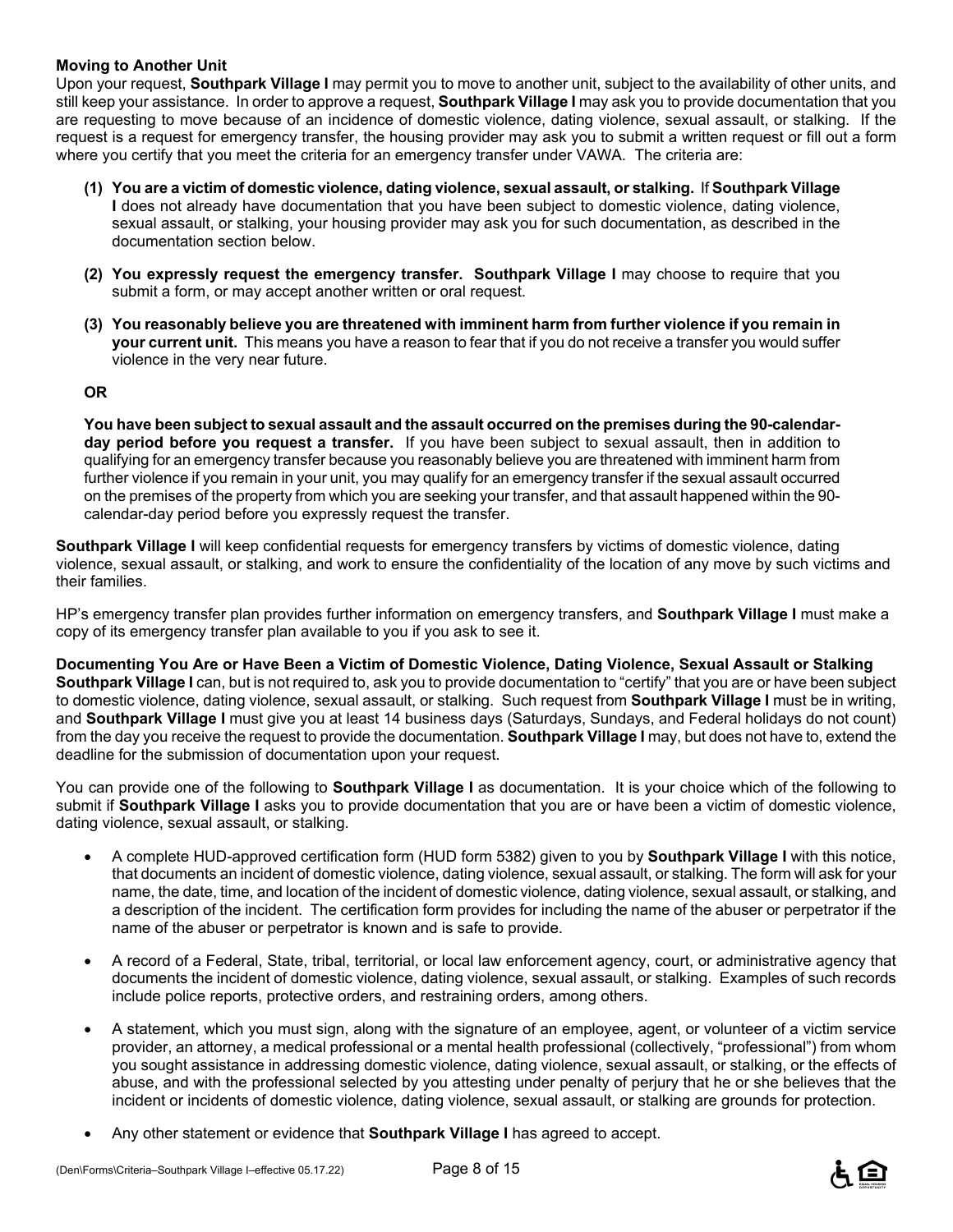If you fail or refuse to provide one of these documents within the 14 business days, **Southpark Village I** does not have to provide you with the protections contained in this notice.

If **Southpark Village I** receives conflicting evidence that an incident of domestic violence, dating violence, sexual assault, or stalking has been committed (such as certification forms from two or more members of a household each claiming to be a victim and naming one or more of the other petitioning household members as the abuser or perpetrator), **Southpark Village I** has the right to request that you provide third-party documentation within thirty 30 calendar days in order to resolve the conflict. If you fail or refuse to provide third-party documentation where there is conflicting evidence, **Southpark Village I** does not have to provide you with the protections contained in this notice.

#### **Confidentiality**

**Southpark Village I** must keep confidential any information you provide related to the exercise of your rights under VAWA, including the fact that you are exercising your rights under VAWA.

**Southpark Village I** must not allow any individual administering assistance or other services on behalf of **Southpark Village I** (for example, employees and contractors) to have access to confidential information unless for reasons that specifically call for these individuals to have access to this information under applicable Federal, State, or local law.

**Southpark Village I** must not enter your information into any shared database or disclose your information to any other entity or individual. **Southpark Village I**, however, may disclose the information provided if:

- You give written permission to **Southpark Village I** to release the information on a time limited basis.
- **Southpark Village I** needs to use the information in an eviction or termination proceeding, such as to evict your abuser or perpetrator or terminate your abuser or perpetrator from assistance under this program.
- A law requires **Southpark Village I** or your landlord to release the information.

VAWA does not limit **Southpark Village I** duty to honor court orders about access to or control of the property. This includes orders issued to protect a victim and orders dividing property among household members in cases where a family breaks up.

**Reasons a Tenant Eligible for Occupancy Rights under VAWA May Be Evicted or Assistance May Be Terminated**  You can be evicted and your assistance can be terminated for serious or repeated lease violations that are not related to domestic violence, dating violence, sexual assault, or stalking committed against you. However, **Southpark Village I** cannot hold tenants who have been subject to domestic violence, dating violence, sexual assault, or stalking to a more demanding set of rules than it applies to tenants who have not been subject to domestic violence, dating violence, sexual assault, or stalking.

The protections described in this notice might not apply, and you could be evicted and your assistance terminated, if **Southpark Village I** can demonstrate that not evicting you or terminating your assistance would present a real physical danger that:

- 1) Would occur within an immediate time frame, and
- 2) Could result in death or serious bodily harm to other tenants or those who work on the property.

If **Southpark Village I** can demonstrate the above, **Southpark Village I** should only terminate your assistance or evict you if there are no other actions that could be taken to reduce or eliminate the threat.

#### **Other Laws**

VAWA does not replace any Federal, State, or local law that provides greater protection for person's subject to domestic violence, dating violence, sexual assault, or stalking. You may be entitled to additional housing protections for persons subject to domestic violence, dating violence, sexual assault, or stalking under other Federal laws, as well as under State and local laws.

#### **Non-Compliance with the Requirements of This Notice**

You may report a covered housing provider's violations of these rights and seek additional assistance, if needed, by contacting or filing a complaint with TDHCA at https://www.tdhca.state.tx.us/complaint.htm or 800-525-0657 or 817-978-5600 the HUD Fort Worth regional office, (800) -669-9777, (TTY 817-978-5595).

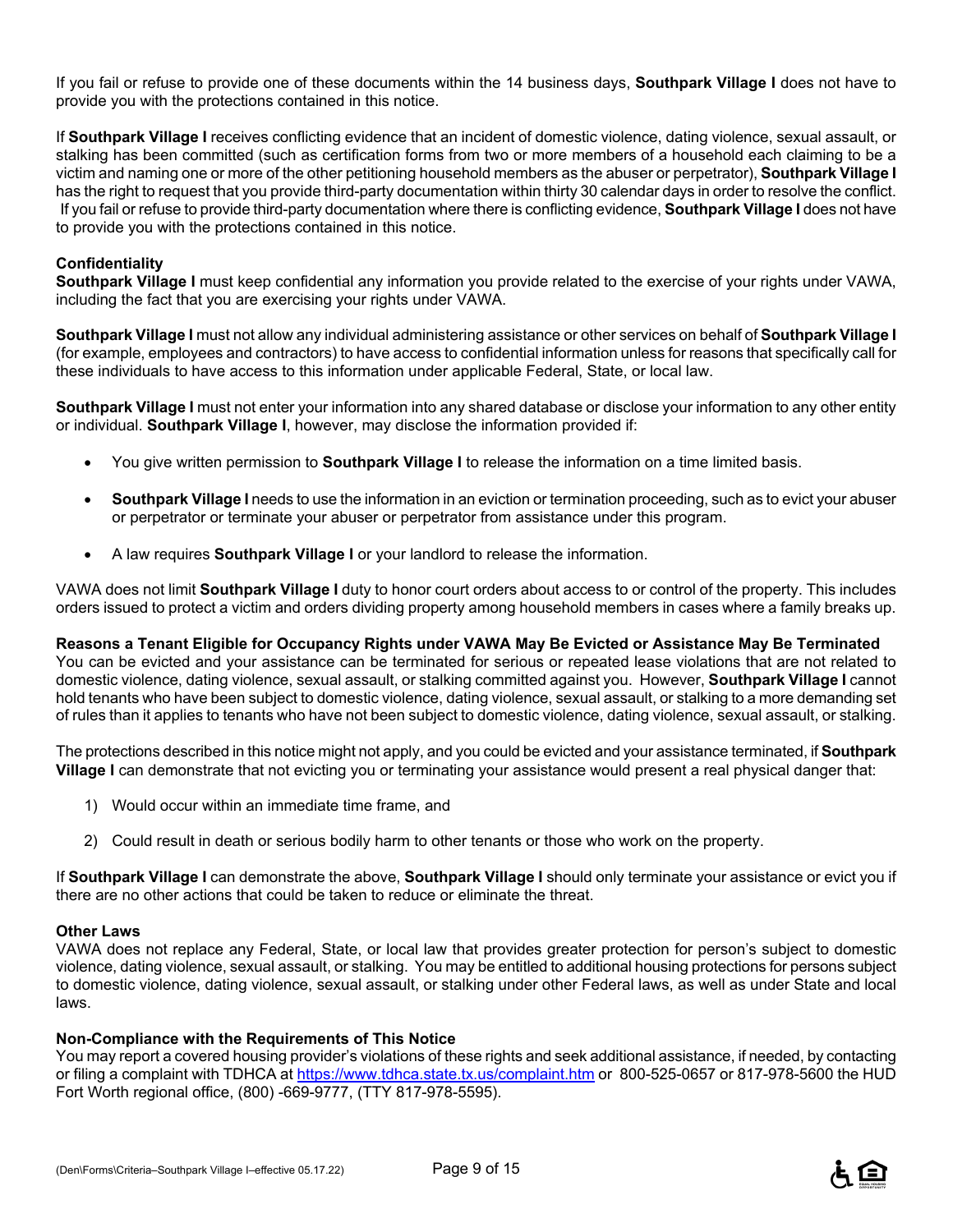#### **For Additional Information**

You may view a copy of HUD's final VAWA rule at: https://www.federalregister.gov/documents/2016/11/16/2016-25888/violence-against-women-reauthorization-act-of-2013-implementation-in-hud-housing-programs.

Additionally, **Southpark Village I** must make a copy of HUD's VAWA regulations available to you if you ask to see them.

For questions regarding VAWA, and/or if you need to move due to domestic violence, dating violence, sexual assault, or stalking please contact the Texas Department of Housing and Community Affairs at 512-475-3800 or 800-475-3800 (Relay Texas 800-735-2989) for assistance in locating other available housing (note, this is not a domestic violence hotline. Depending on your location, the Department may also have a listing of local service providers and advocates who can help you move to a safe and available unit. For more information regarding housing and other laws that may protect or provide additional options for survivors, call the Texas Council on Family Violence Policy Team at 1-800-525-1978.

#### **Domestic Violence, Sexual Assault and Stalking Resources**

To speak with an advocate and receive confidential support, information and referrals regarding domestic violence 24 hours a day, every day, contact the National Domestic Violence Hotline at 1-800-799-7233 or, for persons with hearing impairments, 1- 800-787-3224 (TTY). You may also visit the Texas Council on Family Violence website for a listing or local domestic violence services providers: http://tcfv.org/service-directory/?wpbdp\_view=all\_listings.

For confidential support services and referral to a local sexual assault crisis center 24 hours a day, every day, contact RAINN: Rape, Abuse, & Incest National Network: Hotline: 1-800-656-HOPE. You may also visit the Texas Association Against Sexual Assault to find local crisis centers: http://taasa.org/crisis-center-locator/.

For information regarding stalking visit the National Center for Victims of Crime's Stalking Resource Center at: https://www.victimsofcrime.org/our-programs/stalking-resource-center.

Victims of a variety of crimes my find referrals by contacting t the Victim Connect Resource Center, a project of the NCVC, through calling Victim Connect Helpline: 855-4-VICTIM (855-484-2846) or searching for local providers at: http://victimconnect.org/get-help/connect-directory/.

#### **Legal Resources - TexasLawHelp.org - www.texaslawhelp.org**

TexasLawHelp.org is a website that provides free, reliable legal information on a variety of topics such as; family law, consumer protection and debt relief, health and benefits, employment law, housing, wills and life planning, and immigration. The website offers interactive and downloadable legal forms, self-help tools and videos on legal issues, and can assist in locating local free legal services.

#### **Texas Advocacy Project, A VOICE - 1.888. 343.4414**

Advocates for Victims of Crime (A VOICE), a project of Texas Legal Services Center, provides free direct legal representation and referrals to victims of violent crime, and providing education about crime victim's rights and assistance with Crime Victims Compensation applications. Note: callers will most likely leave a message and their call will be returned by an attorney.

#### **Legal Aid for Survivors of Sexual Assault (LASSA)** - **1-844-303-SAFE (7233)**

The LASSA Hotline is answered by attorneys seven days a week. The Hotline attorneys provide sexual assault survivors with legal information and advice about legal issues that may arise following a sexual assault including crime victim's rights, housing, and safety planning.

#### **Family Violence Legal Line - 800-374-HOPE**

Texas Advocacy Project. Offers the HOPE Line, Monday -Friday 9am-5pm, staffed by attorneys can help you with a variety of legal concerns related to domestic violence, sexual assault, and stalking.

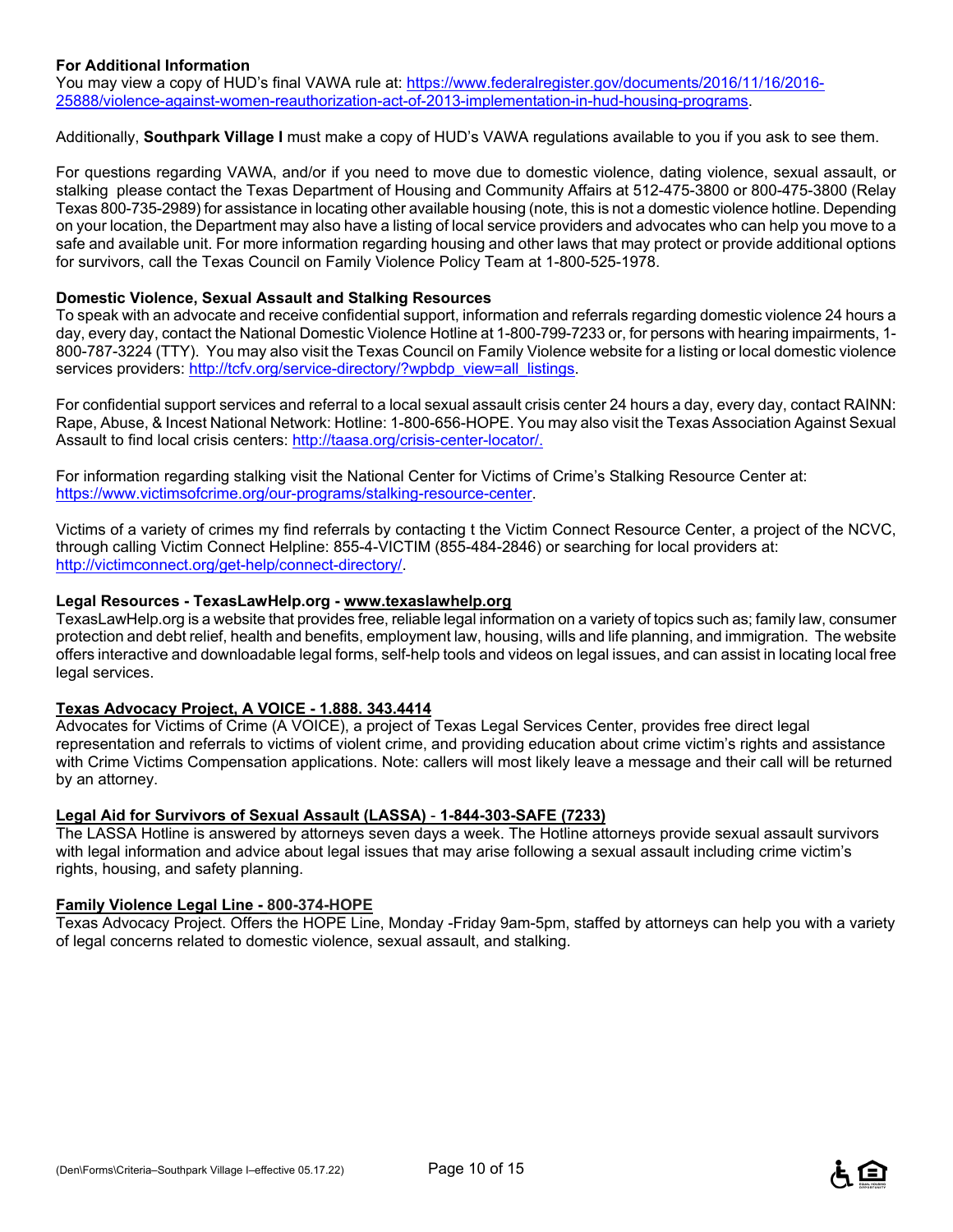**Purpose of Form:** The Violence Against Women Act ("VAWA") protects applicants, tenants, and program participants in certain HUD programs from being evicted, denied housing assistance, or terminated from housing assistance based on acts of domestic violence, dating violence, sexual assault, or stalking against them. Despite the name of this law, VAWA protection is available to victims of domestic violence, dating violence, sexual assault, and stalking, regardless of sex, gender identity, or sexual orientation.

**Use of This Optional Form:** If you are seeking VAWA protections from your housing provider, your housing provider may give you a written request that asks you to submit documentation about the incident or incidents of domestic violence, dating violence, sexual assault, or stalking.

In response to this request, you or someone on your behalf may complete this optional form and submit it to your housing provider, or you may submit one of the following types of third-party documentation:

(1) A document signed by you and an employee, agent, or volunteer of a victim service provider, an attorney, or medical professional, or a mental health professional (collectively, "professional") from whom you have sought assistance relating to domestic violence, dating violence, sexual assault, or stalking, or the effects of abuse. The document must specify, under penalty of perjury, that the professional believes the incident or incidents of domestic violence, dating violence, sexual assault, or stalking occurred and meet the definition of "domestic violence," "dating violence," "sexual assault," or "stalking" in HUD's regulations at 24 CFR 5.2003.

(2) A record of a Federal, State, tribal, territorial or local law enforcement agency, court, or administrative agency; or

(3) At the discretion of the housing provider, a statement or other evidence provided by the applicant or tenant.

**Submission of Documentation:** The time period to submit documentation is 14 business days from the date that you receive a written request from your housing provider asking that you provide documentation of the occurrence of domestic violence, dating violence, sexual assault, or stalking. Your housing provider may, but is not required to, extend the time period to submit the documentation, if you request an extension of the time period. If the requested information is not received within 14 business days of when you received the request for the documentation, or any extension of the date provided by your housing provider, your housing provider does not need to grant you any of the VAWA protections. Distribution or issuance of this form does not serve as a written request for certification.

**Confidentiality:** All information provided to your housing provider concerning the incident(s) of domestic violence, dating violence, sexual assault, or stalking shall be kept confidential and such details shall not be entered into any shared database. Employees of your housing provider are not to have access to these details unless to grant or deny VAWA protections to you, and such employees may not disclose this information to any other entity or individual, except to the extent that disclosure is: (i) consented to by you in writing in a time-limited release; (ii) required for use in an eviction proceeding or hearing regarding termination of assistance; or (iii) otherwise required by applicable law.

#### **TO BE COMPLETED BY OR ON BEHALF OF THE VICTIM OF DOMESTIC VIOLENCE, DATING VIOLENCE, SEXUAL ASSAULT, OR STALKING**

**1. Date the written request is received by victim: \_\_\_\_\_\_\_\_\_\_\_\_\_\_\_\_\_\_\_\_\_\_\_\_\_\_\_\_** 

2. Name of victim:

**\_\_\_\_\_\_\_\_\_\_\_\_\_\_\_\_\_\_\_\_\_\_\_\_\_\_\_\_\_\_\_\_\_\_\_\_\_\_\_\_\_\_\_\_\_\_\_\_\_\_\_\_\_\_\_\_\_\_\_\_\_\_\_\_\_\_\_\_\_\_\_\_\_\_\_\_\_\_\_\_\_\_\_** 

**3. Your name (if different from victim's):\_\_\_\_\_\_\_\_\_\_\_\_\_\_\_\_\_\_\_\_\_\_\_\_\_\_\_\_\_\_\_\_\_\_\_\_\_\_\_\_\_\_\_\_\_\_\_\_** 

**4. Name(s) of other family member(s) listed on the lease:** 

**5. Residence of victim: \_\_\_\_\_\_\_\_\_\_\_\_\_\_\_\_\_\_\_\_\_\_\_\_\_\_\_\_\_\_\_\_\_\_\_\_\_\_\_\_\_\_\_\_\_\_\_\_\_\_\_\_\_\_\_\_\_\_\_\_\_\_\_\_**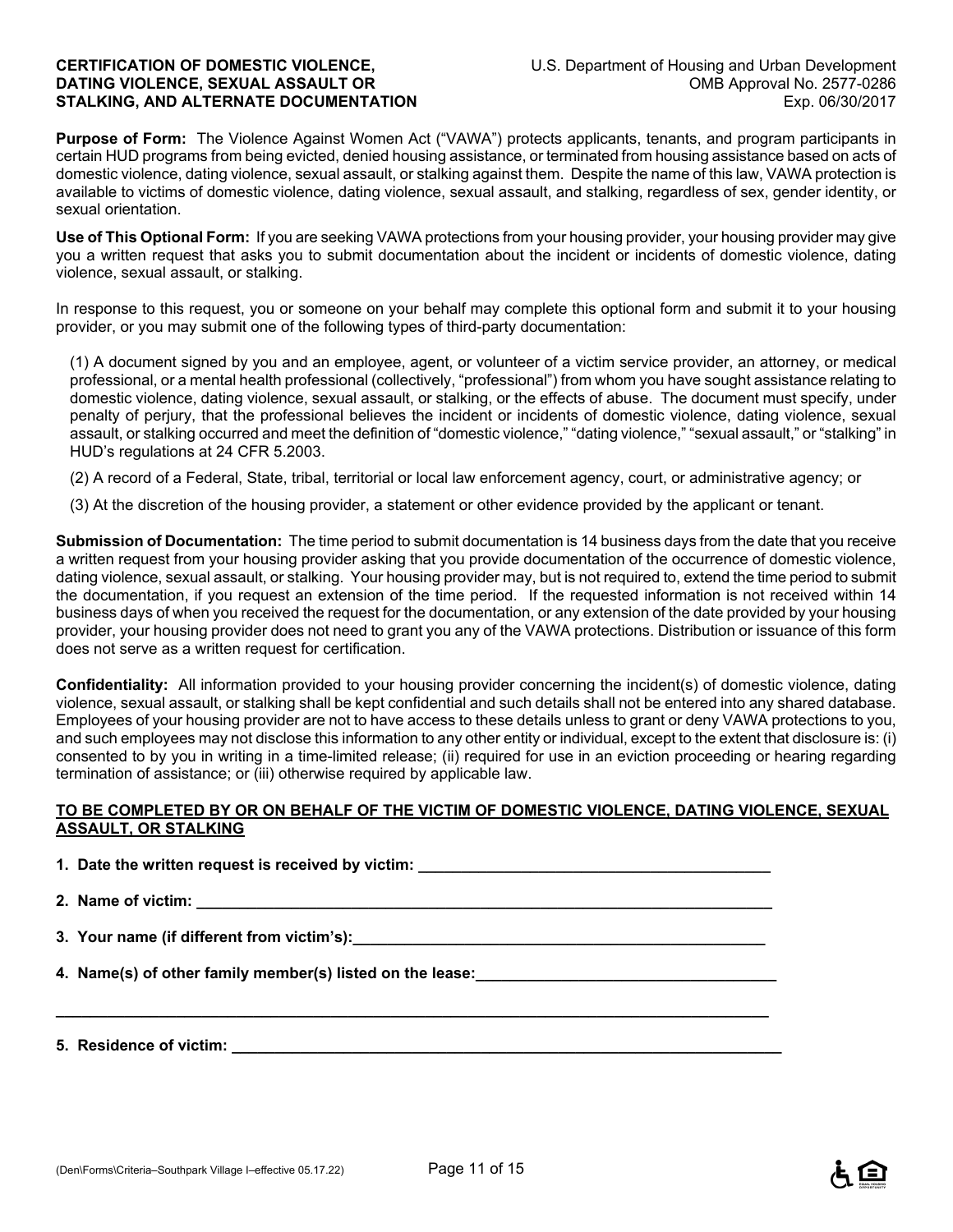| 6. Name of the accused perpetrator (if known and can be safely disclosed):_ |  |  |
|-----------------------------------------------------------------------------|--|--|
|                                                                             |  |  |

**7. Relationship of the accused perpetrator to the victim:\_\_\_\_\_\_\_\_\_\_\_\_\_\_\_\_\_\_\_\_\_\_\_\_\_\_\_\_\_\_\_\_\_\_\_** 

8. Date(s) and times(s) of incident(s) (if known): **\_\_\_\_\_\_\_\_\_\_\_\_\_\_\_\_\_\_\_\_\_\_\_\_\_\_\_\_\_\_\_\_\_\_\_\_\_\_\_\_\_\_\_\_\_\_\_\_\_\_\_\_\_\_\_\_\_\_\_\_\_\_\_\_\_** 

**\_\_\_\_\_\_\_\_\_\_\_\_\_\_\_\_\_\_\_\_\_\_\_\_\_\_\_\_\_\_\_\_\_\_\_\_\_\_\_\_\_\_\_\_\_\_\_\_\_\_\_\_\_\_\_\_\_\_\_\_\_\_\_\_\_\_\_\_\_\_\_\_\_\_\_\_\_\_\_\_\_\_** 

#### **10. Location of incident(s):\_\_\_\_\_\_\_\_\_\_\_\_\_\_\_\_\_\_\_\_\_\_\_\_\_\_\_\_\_\_\_\_\_\_\_\_\_\_\_\_\_\_\_\_\_\_\_\_\_\_\_\_\_\_\_\_\_\_\_\_\_**

| In your own words, briefly describe the incident(s): |  |  |  |  |
|------------------------------------------------------|--|--|--|--|
|                                                      |  |  |  |  |
|                                                      |  |  |  |  |
|                                                      |  |  |  |  |
|                                                      |  |  |  |  |

This is to certify that the information provided on this form is true and correct to the best of my knowledge and recollection, and that the individual named above in Item 2 is or has been a victim of domestic violence, dating violence, sexual assault, or stalking. I acknowledge that submission of false information could jeopardize program eligibility and could be the basis for denial of admission, termination of assistance, or eviction.

Signature \_\_\_\_\_\_\_\_\_\_\_\_\_\_\_\_\_\_\_\_\_\_\_\_\_\_\_\_\_\_\_\_\_\_Signed on (Date) \_\_\_\_\_\_\_\_\_\_\_\_\_\_\_\_\_\_\_\_\_\_\_\_\_\_\_

**Public Reporting Burden:** The public reporting burden for this collection of information is estimated to average 1 hour per response. This includes the time for collecting, reviewing, and reporting the data. The information provided is to be used by the housing provider to request certification that the applicant or tenant is a victim of domestic violence, dating violence, sexual assault, or stalking. The information is subject to the confidentiality requirements of VAWA. This agency may not collect this information, and you are not required to complete this form, unless it displays a currently valid Office of Management and Budget control number.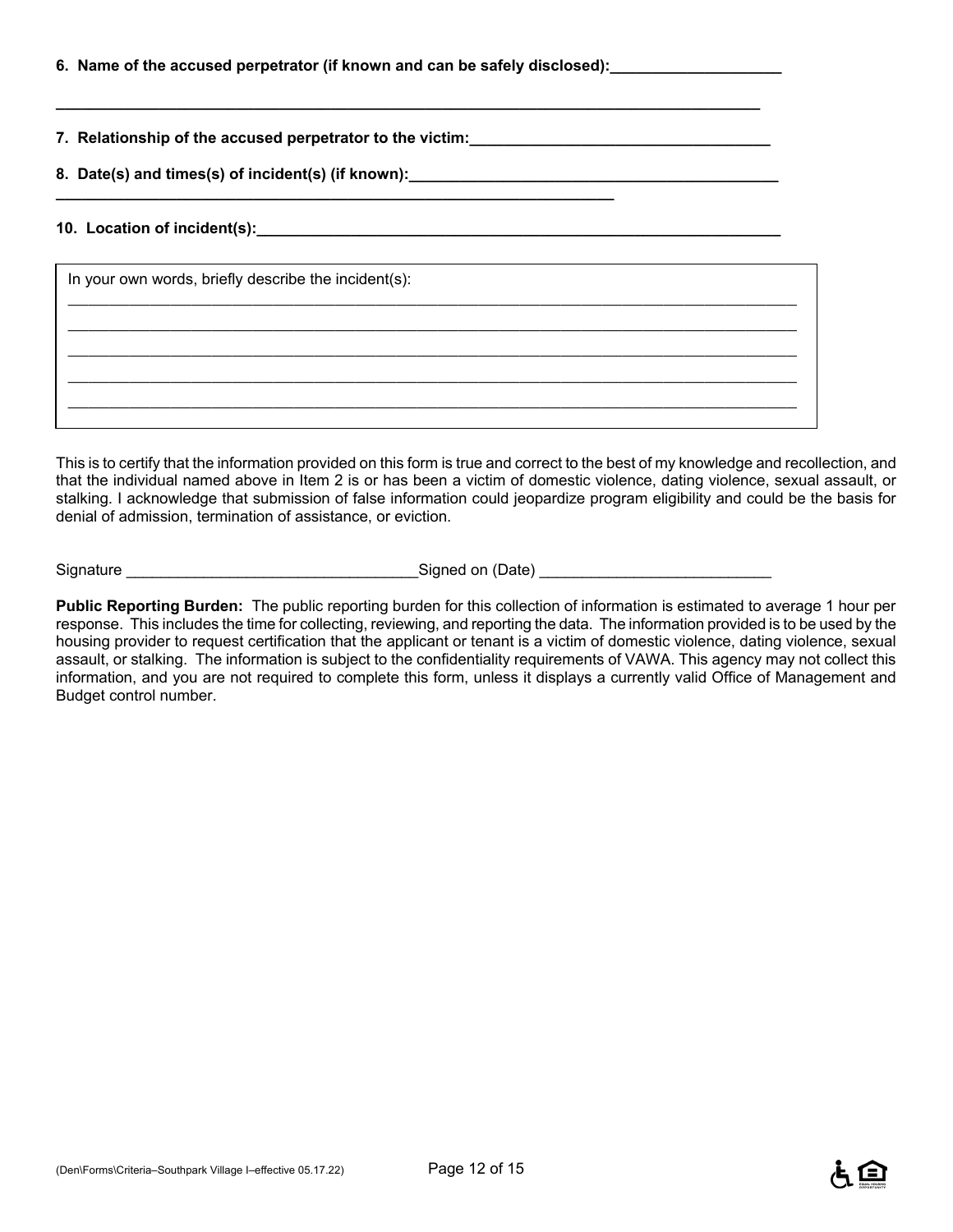#### **Southpark Village I**

#### **Model Emergency Transfer Plan for Victims of Domestic Violence, Dating Violence, Sexual Assault, or Stalking**

#### **Emergency Transfers**

**Southpark Village I** is concerned about the safety of its tenants, and such concern extends to tenants who are victims of domestic violence, dating violence, sexual assault, or stalking. In accordance with the Violence Against Women Act (VAWA),4 **Southpark Village I** allows tenants who are victims of domestic violence, dating violence, sexual assault, or stalking to request an emergency transfer from the tenant's current unit to another unit. The ability to request a transfer is available regardless of sex, gender identity, or sexual orientation.5 The ability of **Southpark Village I** to honor such request for tenants currently receiving assistance, however, may depend upon a preliminary determination that the tenant is or has been a victim of domestic violence, dating violence, sexual assault, or stalking, and on whether **Southpark Village I** has another dwelling unit that is available and is safe to offer the tenant for temporary or more permanent occupancy.

This plan identifies tenants who are eligible for an emergency transfer, the documentation needed to request an emergency transfer, confidentiality protections, how an emergency transfer may occur, and guidance to tenants on safety and security. This plan is based on a model emergency transfer plan published by the U.S. Department of Housing and Urban Development (HUD), the Federal agency that oversees that **Housing Tax Credit/Bond Program** is in compliance with VAWA.

#### **Eligibility for Emergency Transfers**

A tenant who is a victim of domestic violence, dating violence, sexual assault, or stalking, as provided in HUD's regulations at 24 CFR part 5, subpart L is eligible for an emergency transfer, if: the tenant reasonably believes that there is a threat of imminent harm from further violence if the tenant remains within the same unit. If the tenant is a victim of sexual assault, the tenant may also be eligible to transfer if the sexual assault occurred on the premises within the 90-calendar-day period preceding a request for an emergency transfer.

A tenant requesting an emergency transfer must expressly request the transfer in accordance with the procedures described in this plan.

Tenants who are not in good standing may still request an emergency transfer if they meet the eligibility requirements in this section.

#### **Emergency Transfer Request Documentation**

To request an emergency transfer, the tenant shall notify **Southpark Village I** management office and submit a written request for a transfer to **Southpark Village I** located at 1817 South Colorado; Lockhart, TX 78644**. Southpark Village I** will provide reasonable accommodations to this policy for individuals with disabilities. The tenant's written request for an emergency transfer should include either:

- 1. A statement expressing that the tenant reasonably believes that there is a threat of imminent harm from further violence if the tenant were to remain in the same dwelling unit assisted under **Southpark Village I** program; OR
- 2. A statement that the tenant was a sexual assault victim and that the sexual assault occurred on the premises during the 90-calendar-day period preceding the tenant's request for an emergency transfer.

÷



<sup>4</sup> Despite the name of this law, VAWA protection is available to all victims of domestic violence, dating violence, sexual assault, and stalking, regardless of sex, gender identity, or sexual orientation.

<sup>5</sup> Housing providers cannot discriminate on the basis of any protected characteristic, including race, color, national origin, religion, sex, familial status, disability, or age. HUD-assisted and HUD-insured housing must be made available to all otherwise eligible individuals regardless of actual or perceived sexual orientation, gender identity, or marital status.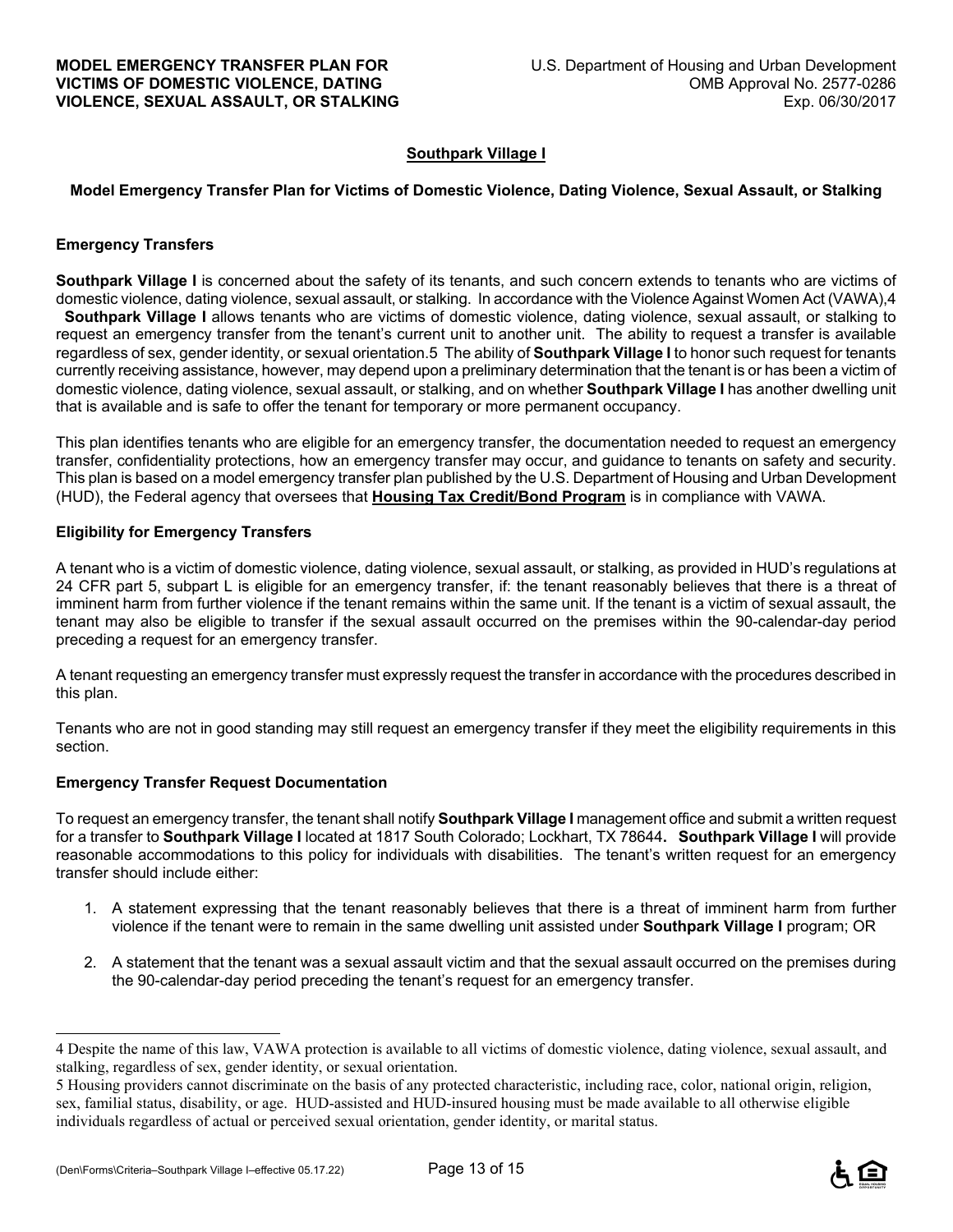#### **Confidentiality**

**Southpark Village I** will keep confidential any information that the tenant submits in requesting an emergency transfer, and information about the emergency transfer, unless the tenant gives **Southpark Village I** written permission to release the information on a time limited basis, or disclosure of the information is required by law or required for use in an eviction proceeding or hearing regarding termination of assistance from the covered program. This includes keeping confidential the new location of the dwelling unit of the tenant, if one is provided, from the person(s) that committed an act(s) of domestic violence, dating violence, sexual assault, or stalking against the tenant. See the Notice of Occupancy Rights under the Violence Against Women Act For All Tenants for more information about **Southpark Village I** responsibility to maintain the confidentiality of information related to incidents of domestic violence, dating violence, sexual assault, or stalking.

#### **Emergency Transfer Timing and Availability**

**Southpark Village I** cannot guarantee that a transfer request will be approved or how long it will take to process a transfer request. **Southpark Village I** will, however, act as quickly as possible to move a tenant who is a victim of domestic violence, dating violence, sexual assault, or stalking to another unit, subject to availability and safety of a unit. If a tenant reasonably believes a proposed transfer would not be safe, the tenant may request a transfer to a different unit. If a unit is available, the transferred tenant must agree to abide by the terms and conditions that govern occupancy in the unit to which the tenant has been transferred. **Southpark Village I** may be unable to transfer a tenant to a particular unit if the tenant has not or cannot establish eligibility for that unit.

If **Southpark Village I** has no safe and available units for which a tenant who needs an emergency is eligible, **Southpark Village I** will assist the tenant in identifying other housing providers who may have safe and available units to which the tenant could move. At the tenant's request, **Southpark Village I** will also assist tenants in contacting the local organizations offering assistance to victims of domestic violence, dating violence, sexual assault, or stalking that are attached to this plan.

#### **Safety and Security of Tenants**

Pending processing of the transfer and the actual transfer, if it is approved and occurs, the tenant is urged to take all reasonable precautions to be safe.

Tenants who are or have been victims of domestic violence are encouraged to contact the National Domestic Violence Hotline at 1-800-799-7233, or a local domestic violence shelter, for assistance in creating a safety plan. For persons with hearing impairments, that hotline can be accessed by calling 1-800-787-3224 (TTY).

Tenants who have been victims of sexual assault may call the Rape, Abuse & Incest National Network's National Sexual Assault Hotline at 800-656-HOPE, or visit the online hotline at https://ohl.rainn.org/online/.

Tenants who are or have been victims of stalking seeking help may visit the National Center for Victims of Crime's Stalking Resource Center at https://www.victimsofcrime.org/our-programs/stalking-resource-center.

**Attachment:** Local organizations offering assistance to victims of domestic violence, dating violence, sexual assault, or stalking.